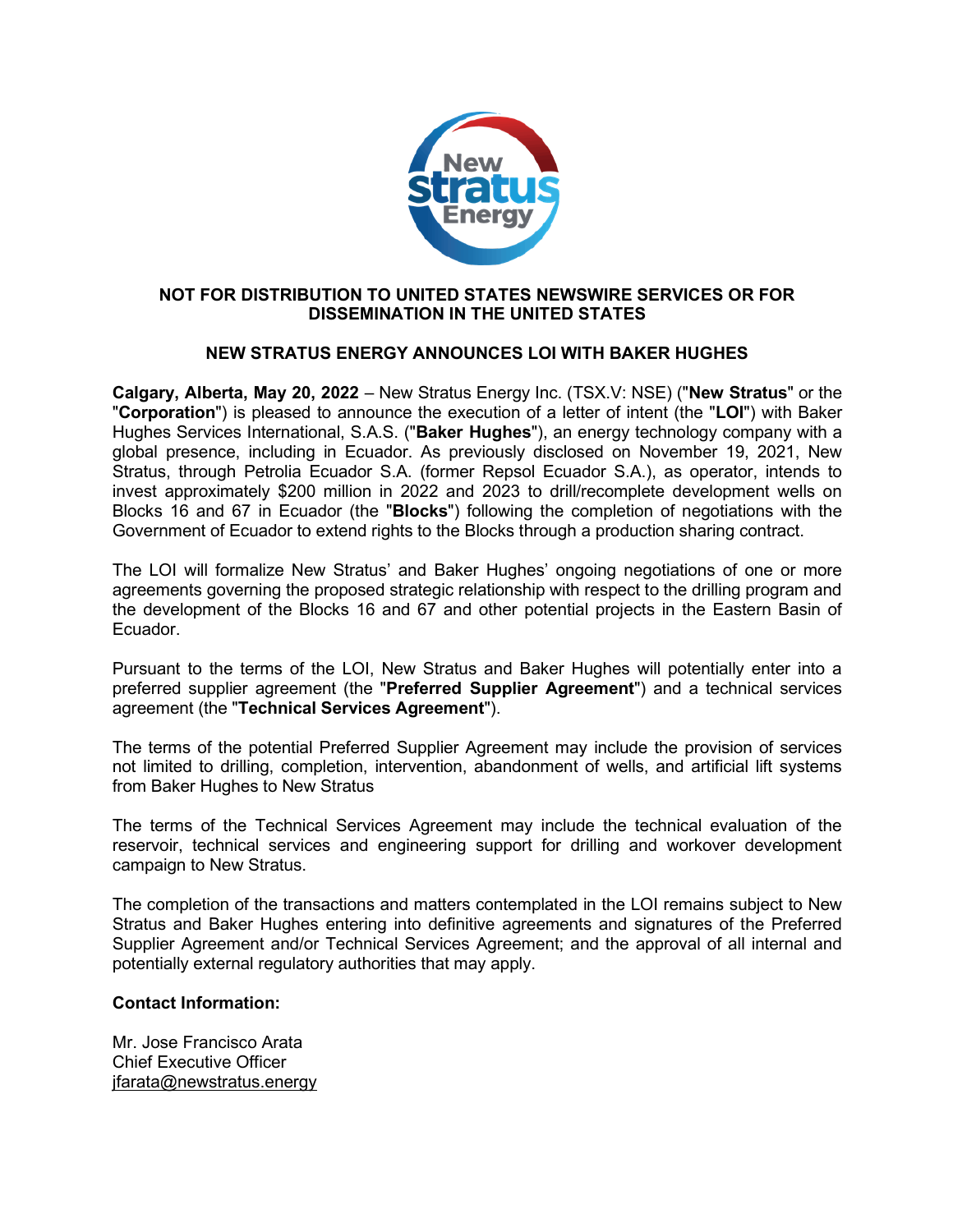Mr. Wade Felesky President wfelesky@newstratus.energy

Mr. Mario Miranda Chief Financial Officer mmiranda@newstratus.energy

## Forward-Looking Information

Certain information set forth in this news release constitutes "forward-looking statements", and "forward-looking information" under applicable securities legislation (collectively, "forwardlooing statements"). All statements other than statements of historical fact are forward-looking statements. Forward-looking statements may be identified by the use of conditional or future tenses or by the use of words such as "will", "expects", "intends", "may", "should", "estimates", "anticipates", "believes", "projects", "plans", and similar expressions, including variations thereof and negative forms. Forward-looking statements in this press release include expectations about the consummation of a potential strategic relationship between New Stratus and Baker Hughes and the execution and entering into a Preferred Supplier Agreement and a Technical Services Agreement, the final terms thereof, and the timing thereof; management's expectations with respect to the Preferred Supplier Agreement and Technical Services Agreement and plans with respect to drilling and operations on the Blocks; the extension of the term of the Blocks, entering into a production sharing contract with the Government of Ecuador; and are based on New Stratus current internal expectations, estimates, projections, assumptions and beliefs, which may prove to be incorrect. Forward-looking statements are not guarantees of future performance and undue reliance should not be placed on them.

In respect of the forward-looking statements contained herein, New Stratus has provided them in reliance on certain assumptions that it believes are reasonable at this time, including assumptions as to the ability of New Stratus to receive, in a timely manner, the regulatory approvals, the ability of New Stratus to negotiate extension to the term of the Blocks and enter into production sharing contracts with the Government of Ecuador, and the ability of New Stratus to agree with Baker Hughes on satisfactory terms for the Preferred Supplier Agreement and/or the Technical Services Agreement, some or all of which may prove to be incorrect. Accordingly, readers should not place undue reliance on the forward-looking statements contained herein.

Such forward-looking statements necessarily involve known and unknown risks and uncertainties, which may cause actual performance and financial results in future periods to differ materially from any projections of future performance or results expressed or implied by such forward-looking statements. These risks and uncertainties include, but are not limited to: risks and uncertainties relating to the completion of the Preferred Supplier Agreement and/or the Technical Services Agreement as described herein; changes in commodity prices and currency exchange rates; currency and interest rate fluctuations; the ability of New Stratus to agree to an extension to the rights to the Blocks through a production sharing contract; and management's ability to anticipate and manage the foregoing factors and risks. There can be no assurance that forward-looking statements will prove to be accurate, and actual results and future events could differ materially from those anticipated in such statements. New Stratus undertakes no obligation to update forward-looking statements if circumstances or management's estimates or opinions should change except as required by applicable securities laws.

New Stratus has included the above summary of assumptions and risks related to forwardlooking statements provided in this news release in order to provide readers with a more complete perspective on the LOI and such information may not be appropriate for other